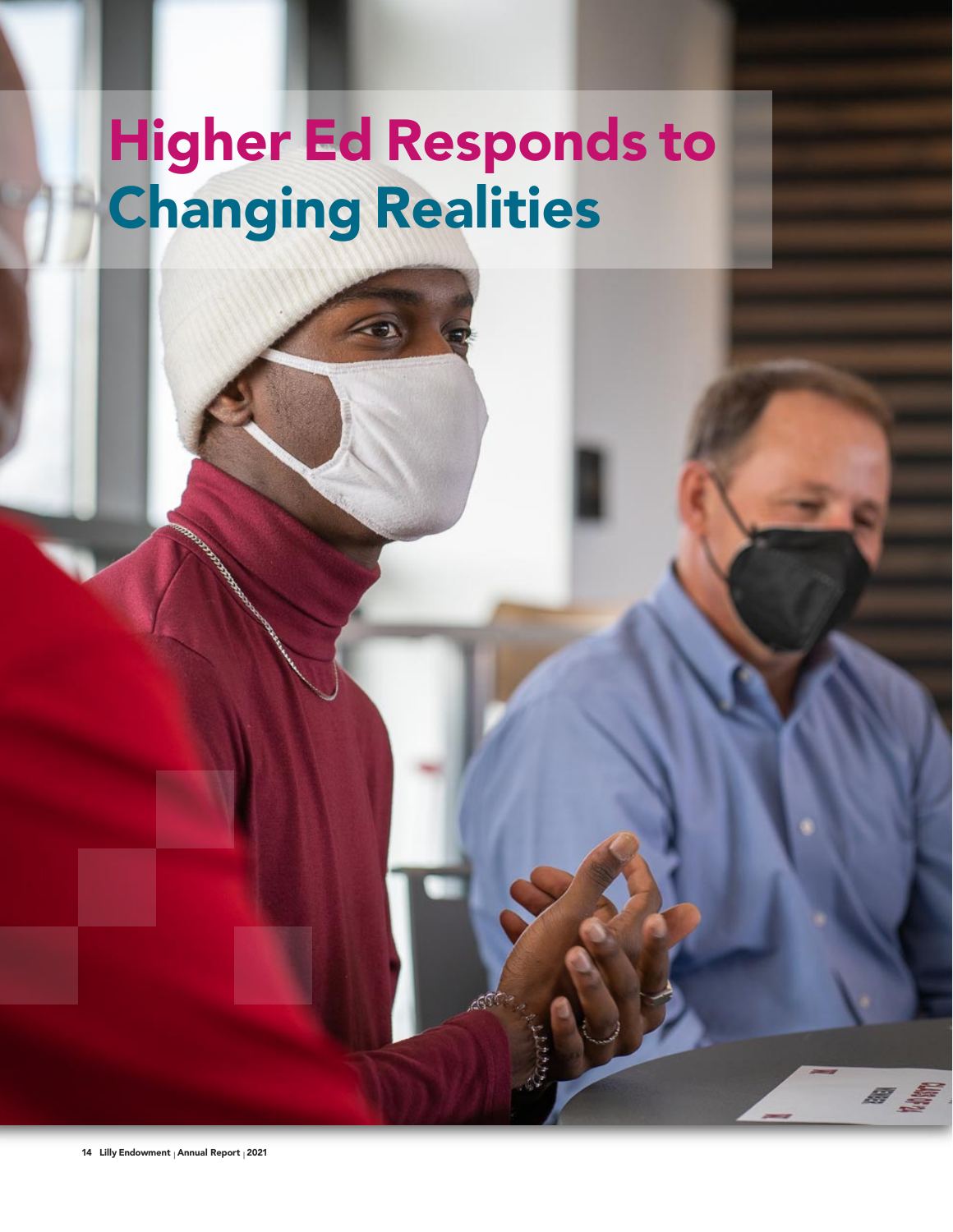# Indiana Colleges and Universities are Responding to Urgent Call to Reimagine Higher Education



# Higher education may be facing its greatest challenges in more than a century. Demographers,

economists, business leaders and college presidents themselves are seeing and experiencing trends that promise to dramatically change postsecondary education, if not significantly disrupt it.

Across the nation higher education institutions are preparing for a steep decline in enrollment as projections portend demographic shifts and fewer young people of traditional college age. A higher proportion of that smaller group of young adults will be persons of color, individuals representing more diverse ethnic backgrounds, members of families with lower incomes and first-generation college students—students who Future," a bird's-eye view of the higher education landscape. The are and have been historically underserved by higher education. To thrive, colleges and universities recognize that they must adapt and work to become more inclusive and more effective in serving all students.

And the exploding digital and knowledge economy has brought often disruptive innovation to higher education. New online options increasingly rival the in-person paradigm that has served higher education in the United States in the past.

Any one of these changes would spark soul-searching for colleges and universities. Several occurring simultaneously elevates the stakes for institutions and illuminates the urgent need for innovation.

Recognizing these opportunities and challenges, Lilly Endowment in 2019 launched Charting the Future for Indiana's Colleges and Universities. Through the three-phase initiative, the Endowment invested \$138 million to encourage Indiana colleges and universities to prioritize the challenges and opportunities they face to fulfill their educational missions in light of rapid economic, demographic and technological changes and the evolving needs and demands of students.

Charting the Future is the "most thoughtful, forward-looking and comprehensive" initiative in the nation, says Arthur Levine, who studies higher education at New York University and the Institute for Citizens and Scholars. In 2021, he authored with Scott J. Van Pelt "The Great Upheaval: Higher Education's Past, Present, And Uncertain Endowment's vision is particularly apt for the times, Levine says. Because it encompasses all of Indiana's colleges and universities, which could produce many ideas and best practices with potential to become the new normal through the digital age.

"Every college and university in the country will be required to change to meet the needs of the emerging era," says Levine. "Most of the colleges and universities receiving Charting the Future funding were founded during the industrial revolution. Today, the institutions, which were once cutting edge, are grappling with serving 'digital natives' who never knew a world without internet and digital devices and who already are navigating the new digital infrastructure to advance developments in artificial intelligence and virtual reality. Charting the Future asked every college in Indiana to stop business as usual to consider challenges and possibilities ahead and it funded the first steps forward."

**no Wabash College (opposite) is working to improve campus climate**  through diversity, equity and inclusion efforts. Staff at Rose-Hulman Institute of Technology (above) is strengthening access to mental health services.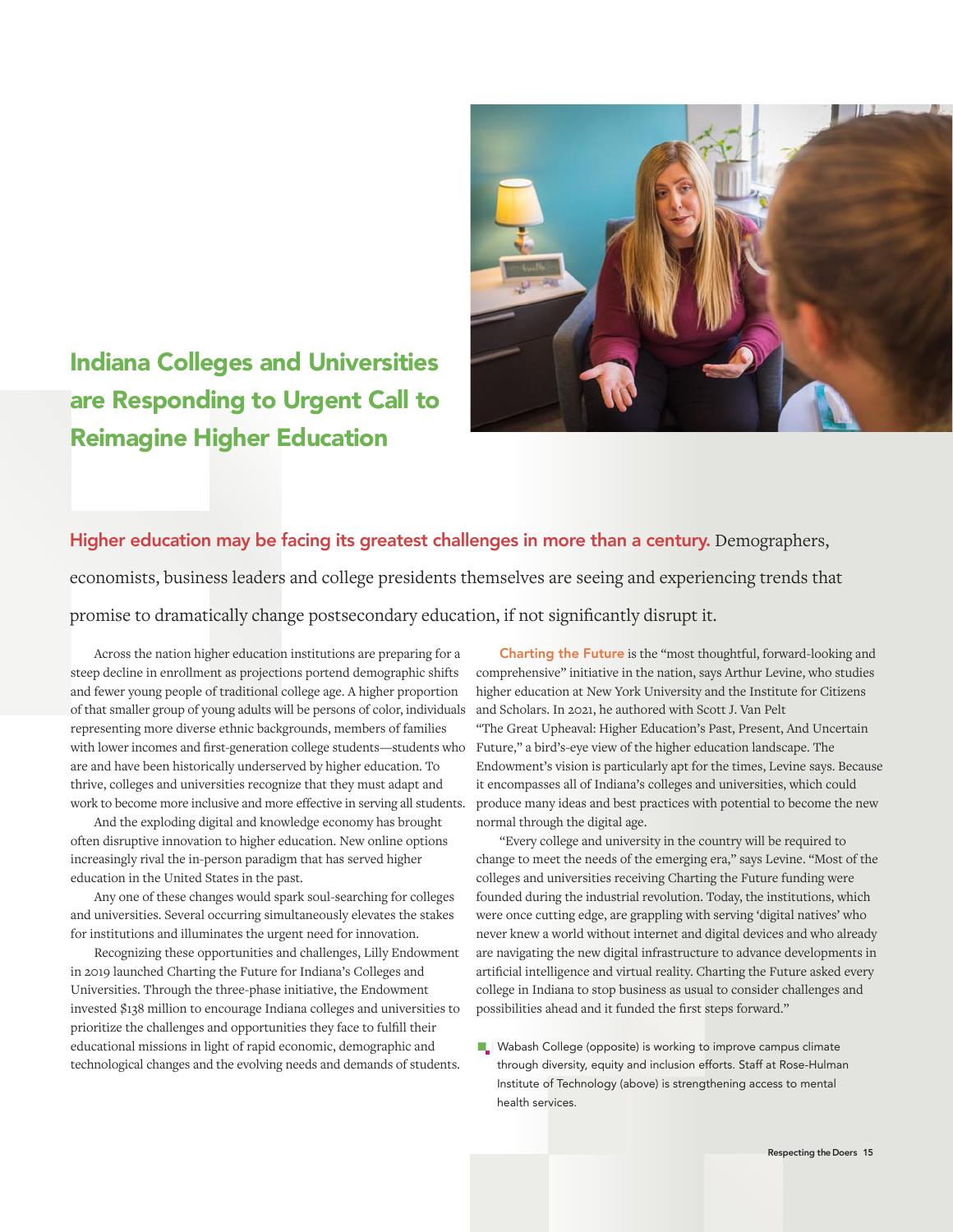

 $\blacksquare$  Indiana higher education leaders gathered in Indianapolis in November 2021; Vincennes University has developed a center for robotics (below); Steven Jones welcomes a high school student to Wabash College's Malcolm X Institute.

Through Phase 1 of the Charting the Future initiative, the Endowment made planning grants ranging from \$100,000 to \$500,000 to each of Indiana's colleges and universities based on enrollment. Phase 2 grants ranging from \$1 million to \$5 million, also based on enrollment, enabled the schools to implement their ideas.





The \$62 million distributed in Phase 2 will support broader indemand degree offerings in health sciences, deeper connections and stronger alignment with local schools and other community-based organizations focused on education, better access to and utilization of technology for teaching and learning, more mental health services for students in response to growing cases of anxiety and depression on campuses, improved recruitment and student retention, and enhanced diversity, equity and inclusion efforts, among other programs and strategies to serve students and strengthen institutions.

The final, Phase 3, distribution of \$69.9 million was allocated through 12 grants—spanning \$2.7 million to \$10 million—to 16 schools and supporting nine large-scale projects. Some of these projects were highly collaborative, involving multiple schools, which was encouraged through Charting the Future.

Charting the Future Phase 3 grants are supporting efforts on the following campuses: Anderson University, Butler University, DePauw University, Goshen College, Indiana Institute of Technology, Indiana State University, Martin University, Purdue University, Rose-Hulman Institute of Technology, Saint Mary-of-the-Woods College, University of Evansville, University of Indianapolis, University of Southern Indiana, Valparaiso University, Vincennes University and Wabash College.

Indiana colleges and universities responded to Phase 3 of the Charting the Future initiative by proposing strategies that include:

- engaging adult learners with new educational offerings, including certificates and credentials that recognize skills and knowledge valued by employers
- partnering with K-12 schools to offer collaborative programs and improve college readiness
- improving mental health services for students through a three-school collaboration
- attracting and better serving and retaining more Black and Hispanic students through campus- and community-wide programming
- increasing overall student retention through better and intensive counseling and predictive analytics to develop and implement targeted interventions
- improving career readiness through employer partnerships, especially with Indiana companies in search of new talent.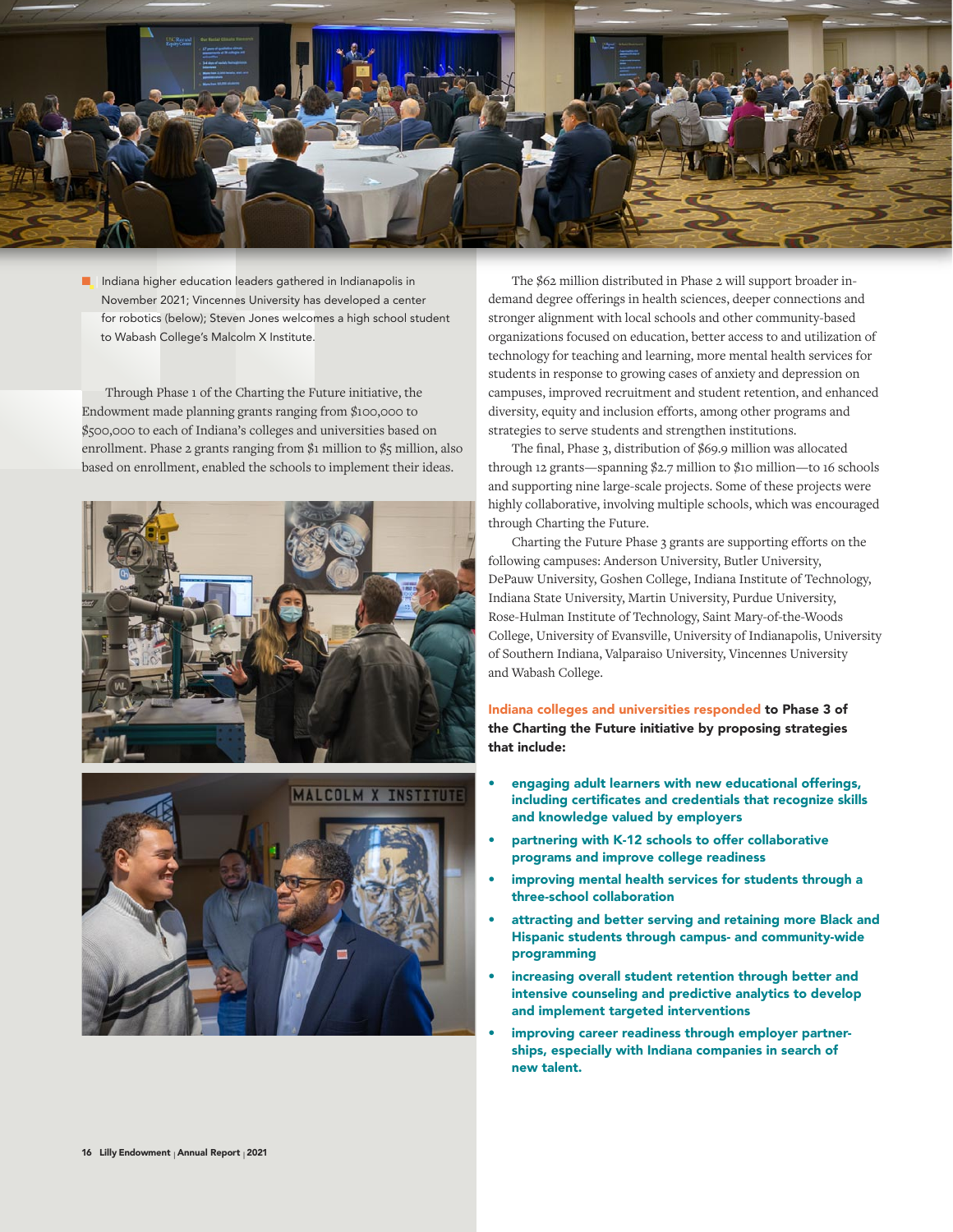In November 2021, the Endowment in connection with the initiative convened leaders from all of Indiana's 38 colleges and universities. During the one-day meeting in Indianapolis, institutional presidents, provosts, deans and others gathered to learn how Charting the Future efforts are taking shape on campuses across the state. And they came together to hear from national higher education experts, including Levine and Shaun Harper, a professor in the schools of education and business at the University of Southern California (USC).

Harper, who is founding director of the USC Race and Equity Center, urged Indiana's higher education leaders to view improving equity on their campuses as mission critical. Since 2003, he and fellow researchers have helped 300 colleges and universities nationwide conduct "climate assessments" to learn the state of diversity, equity, and inclusion (DEI) on campuses.

The process requires people to learn to talk about race, something that many people in higher education—students and faculty alike never learn how to do, Harper says. Once prepared to talk about and learn about race, leaders can begin to examine all aspects of higher education—from admissions to financial aid, curricula to hiring,

student life to board governance—with a commitment to making campuses places where all people are welcome, included and able to learn and contribute. He challenged Indiana higher education leaders to treat DEI work with the kind of strategic attention they give to their institutions' financial well-being.

Convening participants also learned from a panel of Indiana CEOs, moderated by Indiana higher education commissioner Teresa Lubbers, that included Connie Bond Stuart from PNC Bank, Jeff Harrison from Citizens Energy Group and Tom Linebarger from Cummins. They talked about the skills and other qualifications business leaders look for when filling roles in their organizations. And attendees spent time in moderated peer discussions exploring ideas on issues such as DEI, student retention, adult education and career readiness—all issues identified as priorities by college presidents.

Charting the Future is designed to foster a future in which higher education enables Hoosiers to thrive in a society facing rapid technological, social and economic change. The following are six examples of promising efforts underway at Indiana schools supported by Phase 3 grants.

"We can chart a future where campuses are more equitable, more inclusive. But we have to teach people what to do, how to do it and how to sustain it."

—Shaun Harper, University of Southern California's Race and Equity Center

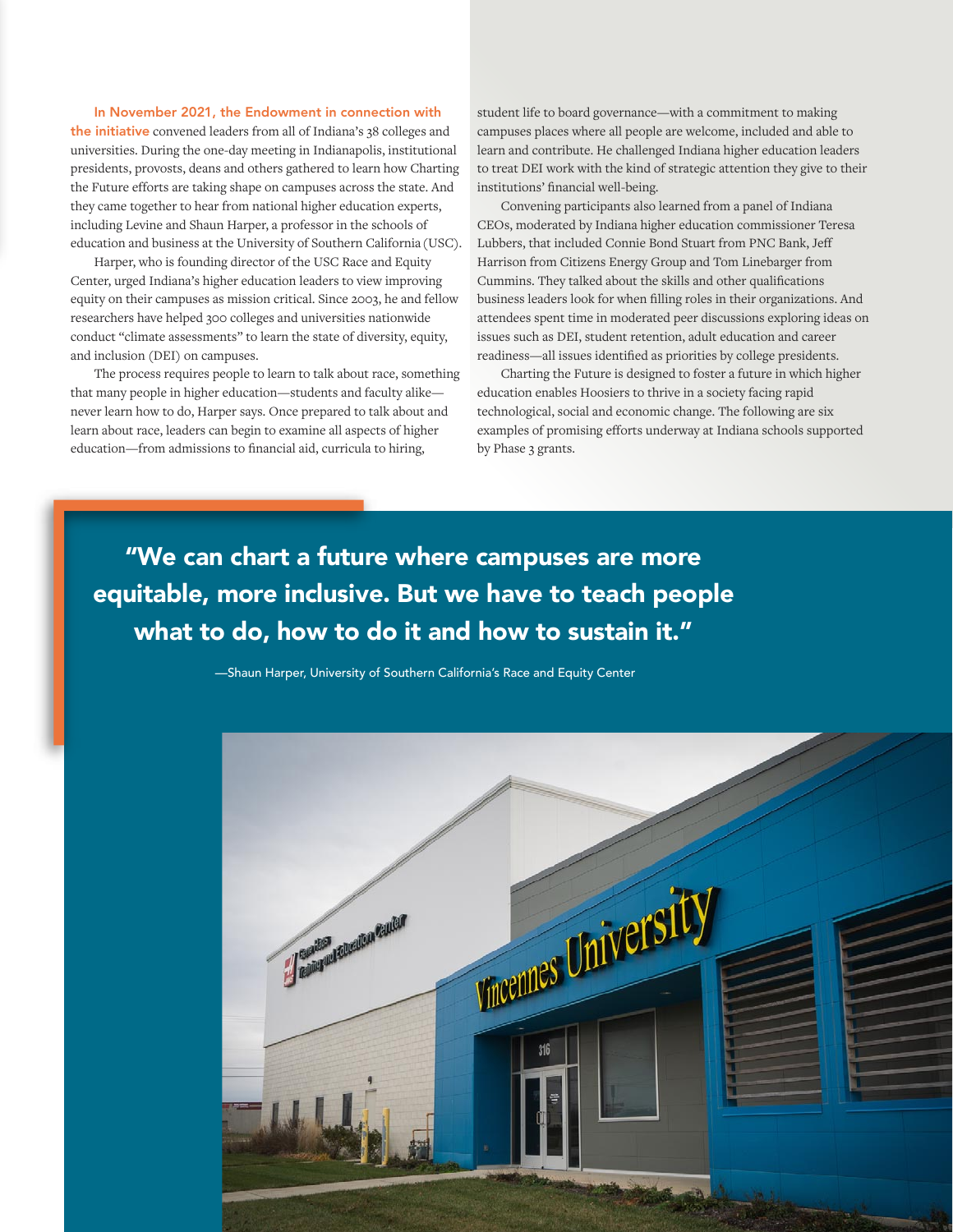#### PROJECT

# Restoring Hope, Restoring Trust

#### School:

Wabash College (Crawfordsville) Grant:

#### \$4.5 million

The Endowment's Phase 3 grant is bolstering efforts already underway on several fronts to improve diversity, equity and inclusion. Wabash concluded years ago that improving DEI efforts in curricula, training and leadership offerings, among other efforts, would attract quality faculty, staff and students, thus preparing the institution to thrive well into the future.

"The grant is a guiding light," says Jill Lamberton, Special Assistant to the President for Diversity, Equity and Inclusion at Wabash. "It enables us to simultaneously focus our diversity, equity and inclusion efforts on faculty and staff development, student recruitment and retention, campus climate, community engagement and multiple collaborations."

Within five years Wabash intends to increase four-year graduation rates by 20 percent for traditionally marginalized students—those from low-income, new majority and first-generation college families. Enrollment of Black and Hispanic men is expected to rise 15 percent and 12 percent, respectively.

**nm** Steven Jones (right) leads a tour at Wabash College.

#### PROJECT

### Developing a Workforce Ecosystem for Industry 4.0 in Indiana

#### School:

Vincennes University (Vincennes) Grant: \$8 million

Vincennes University's stock in trade is preparing students for advanced employment in the factories and warehouses dotting Indiana. Staying abreast of the latest equipment needed to help graduates become cutting-edge employees in these settings is an expensive proposition.

Vincennes anticipated needing a decade or more to build out new technology to teach students to use collaborative robots— "cobots," which essentially act as human assistants. The Endowment's Phase 3 grant enabled Vincennes, Indiana's first university, to create the Center for Applied Robotics and Automation (CARA). Now, after edging into the budding field with two cobots in 2020, Vincennes is preparing to have 40 by 2022.

The anticipated upshot will be a statewide workforce better prepared to make the most of technology. In a project defined by industry collaborations, Vincennes is working with Purdue University's IN-MaC, Eleven Fifty Academy, Conexus Indiana, Techman Robot Inc., and Telamon Corporation, whose founder Albert Chen has been a passionate proponent for teaching students how to use cobots and integrating this technology into Indiana's manufacturing sector.

"The Lilly Endowment grant is an enormous boost to Vincennes University's efforts to work with our partners in industry, K-12 and higher education," says President Chuck Johnson.





#### PROJECT

## MINDful College Connections

#### Schools:

DePauw University (Greencastle), Rose-Hulman Institute of Technology (Terre Haute) and Saint Mary-of-the-Woods College (Saint Mary-of-the-Woods) Grants:

DePauw: \$2,695,912 Rose-Hulman: \$2,695,912 Saint Mary-of-the-Woods: \$2,695,912

DePauw University, Rose-Hulman Institute of Technology and Saint Mary-of-the-Woods College are collaborating to develop MINDful College Connections, a project designed to address more effectively student mental health needs by achieving various synergies and economies of scale.

"We hope to contribute to students' overall well-being, academic success and long-term goal attainment," says DePauw President Lori S. White (above). "It is important that our students are mentally, physically and emotionally at their very best so that they are fit to achieve academic success."

Goals include reducing student wait lists for mental health services, health-related hospitalizations and medical withdrawals and increasing participation in educational, preventive and outreach programming.

The mental health and wellness services and delivery model developed by the schools will be shared with other Indiana institutions.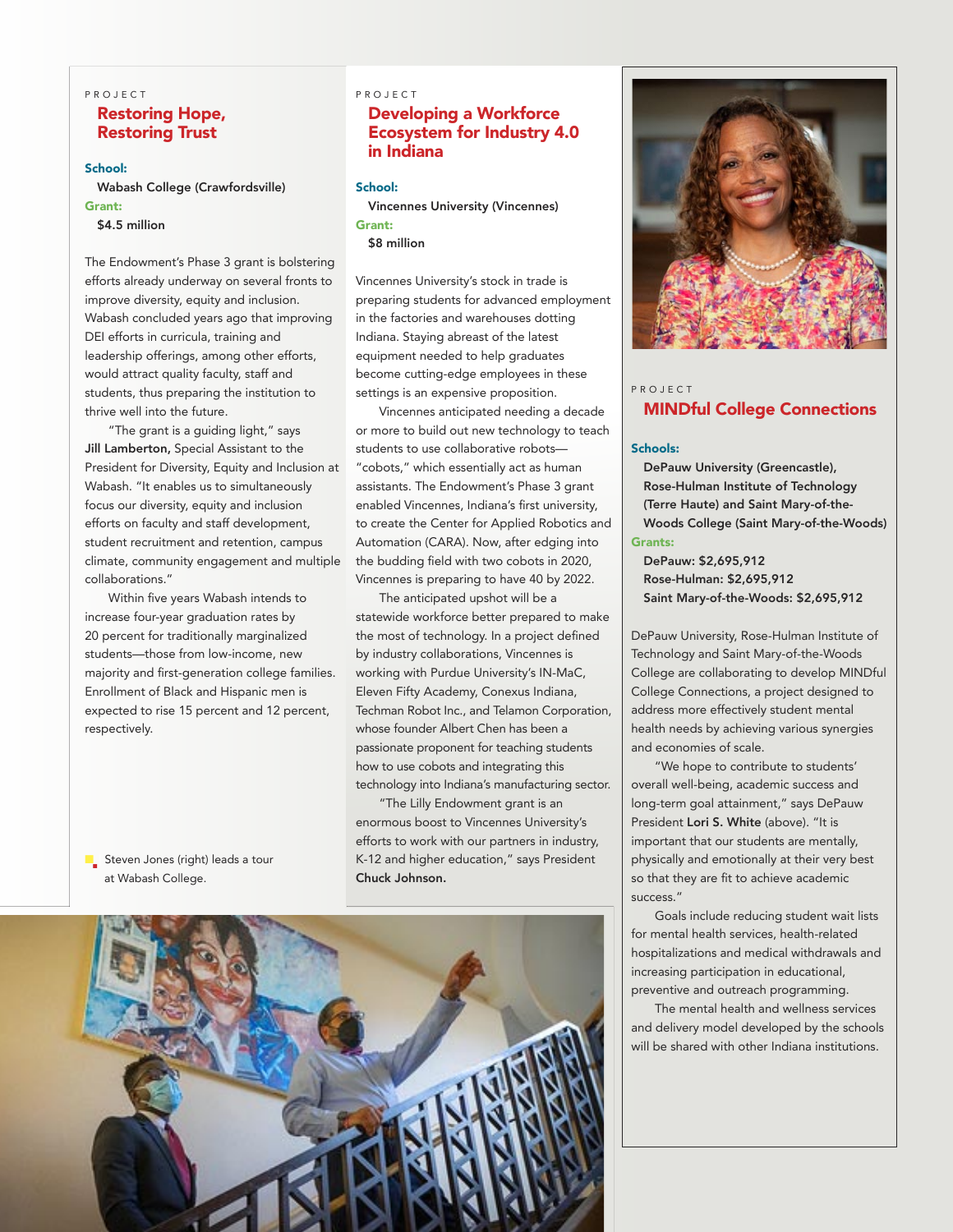# PROJECT Butler Ventures

School: Butler University (Indianapolis) Grant: \$9,988,335

Butler was in the midst of launching a transformational new strategy, and associated operating entity, Butler Ventures, in 2019 when the Endowment initiated Charting the Future. In 2020, a Phase 2 grant of \$2.5 million supported the first phase of Butler Ventures, the Transformation Lab, a research and development hub to launch new education models, programs and mission-aligned organizations. In 2021, Butler received a nearly \$10 million Phase 3 grant to launch two additional Butler Ventures related efforts, the Division of Professional Studies and the Indiana Education Venture Network.

With the Phase 3 funds, the new Division of Professional Studies focuses on expanding Butler's impact beyond the traditional undergraduate student to adult, online and profesional learners. Meanwhile, the Venture Network is supporting and investing in education-aligned startup businesses to find the best new ideas while supporting Indiana's economy.

Melissa Beckwith (below), Butler's vice president of strategy and innovation, says the funding was critical to the launch of Butler Ventures and arrived at just the right time.

"The impact cannot be overstated," Beckwith says. "The infrastructure, programs and partnerships we are able to quickly build because of the grant will benefit the university and the state of Indiana for years to come."





#### PROJECT

# Improving Student Retention Through Data Analytics

#### Schools:

University of Indianapolis (Indianapolis) collaborating with Anderson University (Anderson), Indiana Institute of Technology (Fort Wayne), Martin University (Indianapolis), Saint Mary-of-the-Woods College (Saint Mary of the Woods) and University of Southern Indiana (Evansville)

# Grant:

\$9,806,456

Imagine the ability to anticipate with uncanny accuracy a student's plan to drop out of college, then quickly stepping in with interventions that help the student rebound and graduate.

A consortium of six schools have banded together to develop just such a system of predictive analytics. The Endowment's Phase 3 grant to UIndy is enabling the schools to develop a user-friendly system with long-term potential.

The goal is to use data to be proactive and precise—acting within hours or days of receiving an alert that a student is struggling with attendance or missed assignments.

"The resources and planning grant time allowed us to formulate many ideas and conversations into actual plans and build on the work we were doing to support our students, staff and faculty in new ways," says UIndy President Robert L. Manuel (above).

UIndy, for example, plans to increase the percentage of at-risk students completing its programs.

# PROJECT Indiana Data Mine

#### School:

Purdue University (West Lafayette) Grant:

#### \$10 million

Purdue is working to strengthen its relevance to traditionally underserved students and build partnerships that spark growth in local economies across Indiana.

The Endowment's Phase 3 grant is helping the university expand The Data Mine, a learning community that provides experiential learning opportunities in data science for students across multiple disciplines. Through The Data Mine, Purdue is looking to attract undergraduate students—especially firstgeneration, rural and Black students—and revitalize regions that have specific workforce



needs, starting in the Anderson and Fort Wayne areas. Purdue will support both students and employers in adapting to the changing workforce by exposing students to local employers and in-demand skills.

The Data Mine complements Purdue's Innovation College, which was made possible by a Phase 2 Charting the Future grant and accelerates innovation in pedagogy and the development of cross-discipline programs.

"Data-driven technological change is disrupting economies and transforming society at an unprecedented rate," notes Jenna Rickus (above), Purdue's vice provost for teaching and learning. "We have a unique and timely opportunity to reimagine the impact of the data sciences on Indiana's economy and improve outcomes for communities across the state."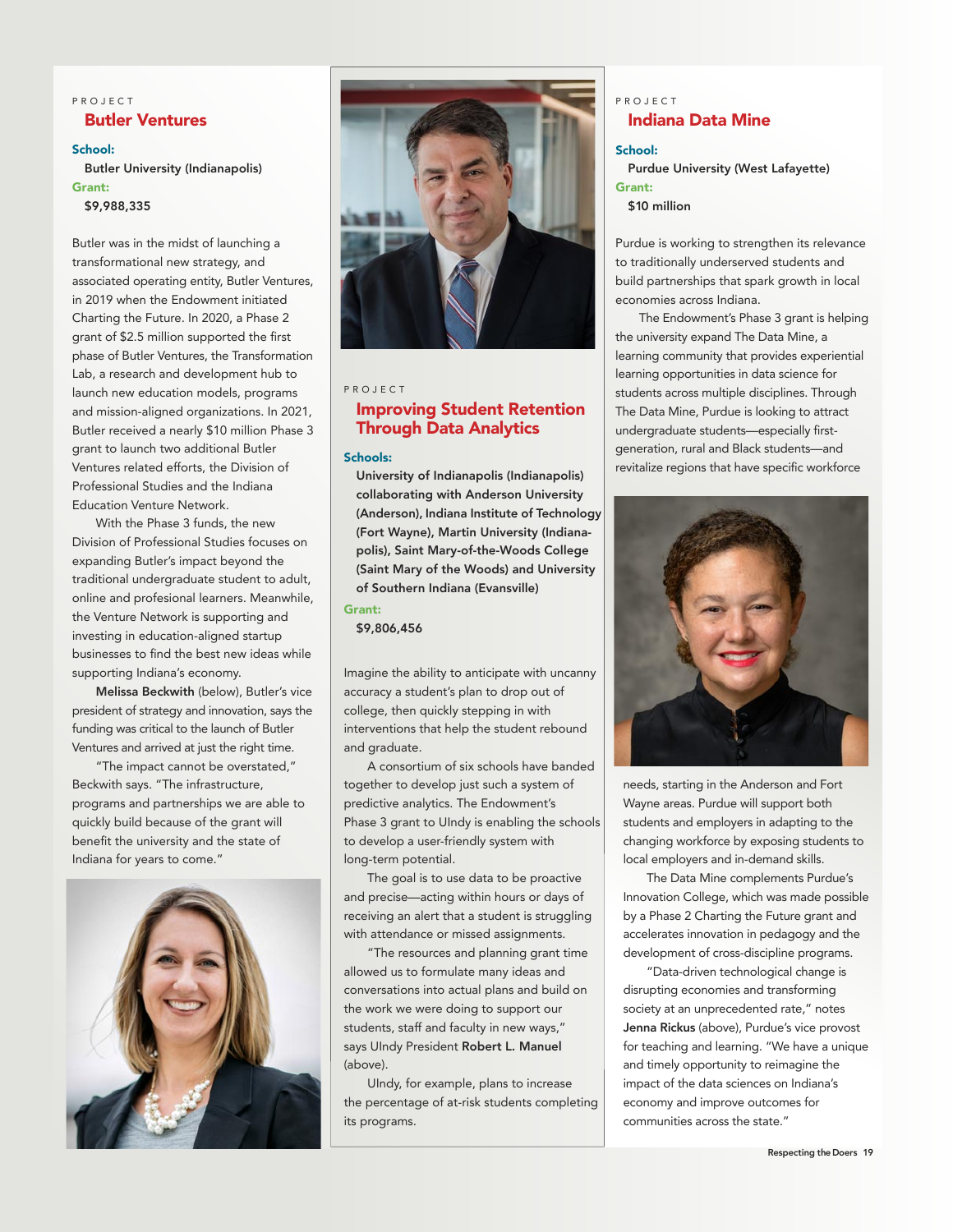CLD Plans More Center for Leadership Development Expands Reach

Locations for its

Mentoring

Programs to Help

Black Youth



20 Lilly Endowment | Annual Report | 2021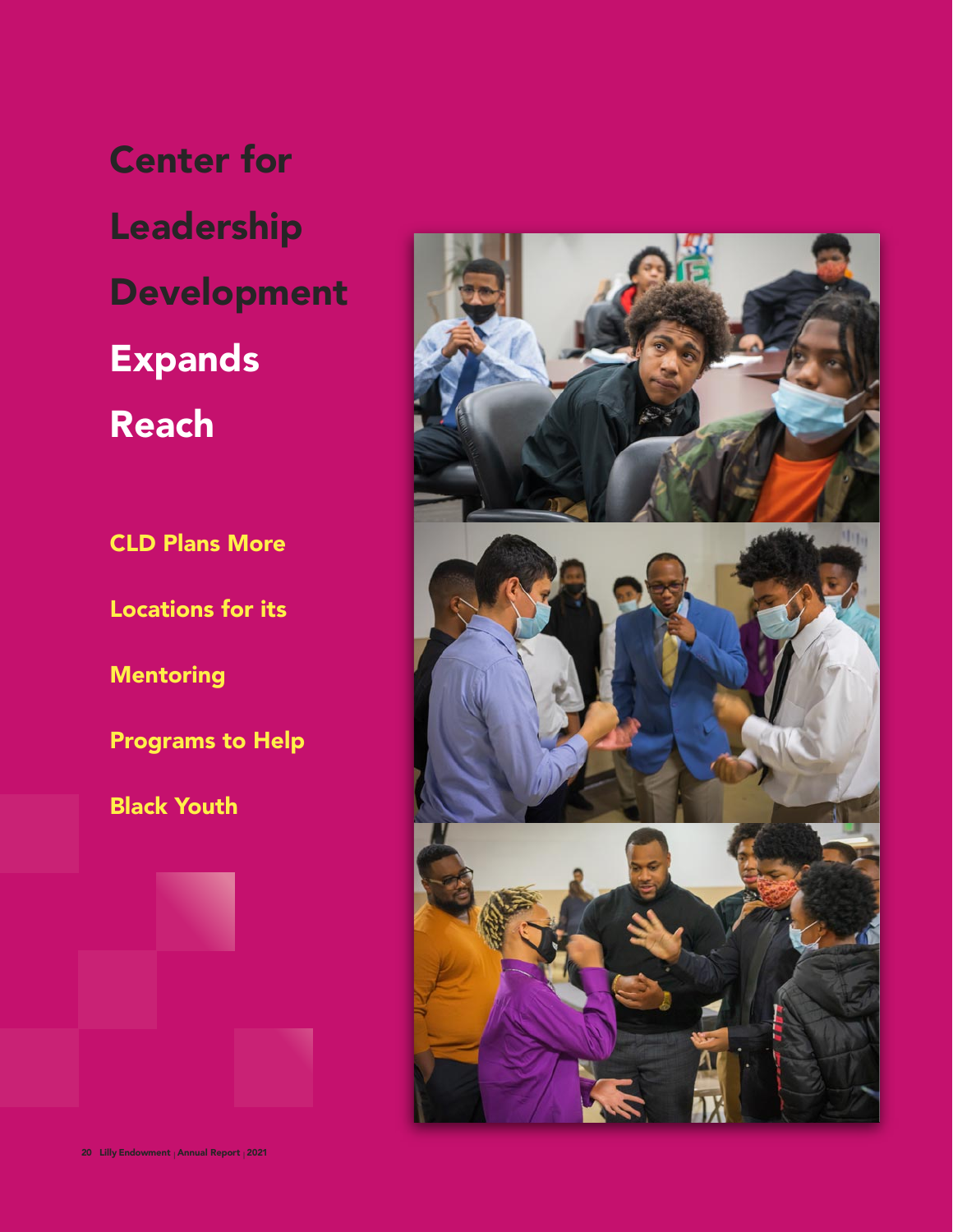# What does it mean to be a responsible man?

That was the weighty topic up for discussion on a Tuesday evening in November, as 23 teenage boys and three adult facilitators gathered in a meeting room at Community Alliance of the Far Eastside (CAFE), a community center serving a large swath of urban Indianapolis. With raised hands, the boys volunteered to take turns and read aloud from a long list of admirable qualities.

#### "Be a gentleman."

# "Be honest and trustworthy." "Keep your shoes clean; people notice."

As one young man expressed strong support for clean shoes and his peers nodded in agreement, adult facilitator Joshua Posley offered his thoughts.

"Keeping your shoes clean is a good habit," Posley said. "But I would challenge you to have that same integrity about all aspects of your life. Love yourself as much as you love those shoes."

Integrity, responsibility, love and respect for oneself and others—these are among the core values reinforced during a six-week course called Project MR (Male Responsibility), brought to CAFE by the Indianapolis-based Center for Leadership Development (CLD). Project MR is designed especially for young men—a similar program is offered for young women—but it reflects CLD's larger vision of success for African American youth.

Since 1977, CLD has delivered that vision to tens of thousands of Indianapolis students in fourth through 12th grades and their families. Today, CLD provides 19 enrichment programs focused on character formation, career exploration, mentoring, tutoring, literacy, and college readiness. CLD President Dennis E. Bland points to the organization's mission, "to foster the advancement of minority youth in Central Indiana as future professional, business and community leaders by providing experiences that encourage personal development and educational attainment."

While Lilly Endowment has supported CLD since its inception, an \$11.6 million grant in 2019 has enabled CLD to expand its capacity to empower hundreds more

Indianapolis youth to succeed. Among the grant's key objectives: expand CLD's reach through satellite locations and in-school programs across Marion County; build a 20,000-square-foot addition to expand operating capacity; establish support services and mentoring for CLD students attending colleges and universities; and support CLD's endowment to help assure long-term sustainability.

"Our goal is to build a value system of achievement among African American youth," Bland says. "If you develop and cultivate the right values in young people, they become assets to the community."

# Principles for Success

CLD participants are more likely to graduate high school and enroll and persist in college than peers who do not participate in CLD's programs. However, the need, Bland says, is greater than ever, as minority youth in Indianapolis face pervasive challenges.

On average, students in third through eighth grades in Indianapolis Public Schools did not perform well in 2020 on Indiana's standardized assessments. These test scores diverged dramatically among student populations, revealing large gaps between Black students and their white peers, reinforcing the need to better serve students of color in Indianapolis' largest school system. Significant achievement gaps also appeared in high school assessments in other school districts throughout Marion County.

**n** Youth gather at Community Alliance of the the Far Eastside (CAFE), a new location where CLD offers the mentoring program Project MR (opposite and right).



Respecting the Doers 21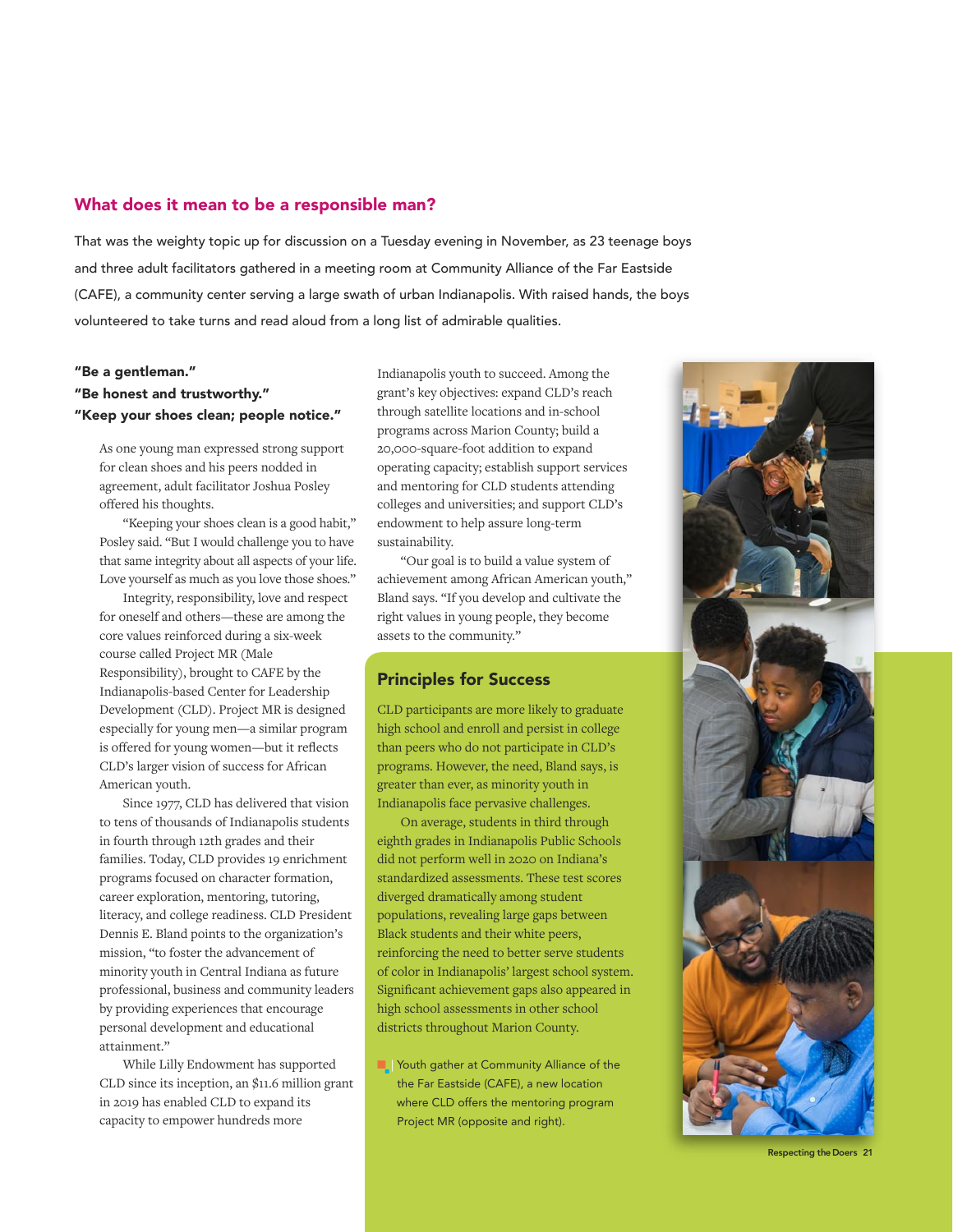

#### **n** Dennis Bland leads CLD.

Such challenges are not entirely new. During the mid-1970s, a group of Indianapolis civic and business leaders identified several factors they believed were severely limiting Black youth from achieving—or even aspiring to achieve—academic, college and career success.

They saw a lack of exposure to career options and a lack of awareness about the demands, expectations and preparation needed to take advantage of career opportunities. And there weren't enough Black professionals providing guidance, mentoring, role modeling and simple encouragement to young people.

Endowment funding helped these leaders, including founding president S. Henry Bundles Jr., launch CLD. It based early programming on what has become known as the CLD Principles for Success: character, education, leadership, service and career.

Bland, who has led the organization since 2000, was an early beneficiary of CLD efforts to instill those principles. He is a 1982 alumnus of CLD and Indianapolis Public Schools. He graduated from DePauw University and earned a law degree from Indiana University's Robert H. McKinney School of Law.

"These principles are all directed at one outcome: achievement," says Bland.

Since CLD began, more than 12,000 students have completed its signature Self-Discovery/Career Exploration Project—a 13-week experience in which participants discover how to establish and achieve their personal, educational and career goals—and are considered CLD alumni. CLD estimates that at least another 40,000 students have had some connection to one of the organization's programs or events.

"At a very basic level, we provide an understanding and appreciation of education and how it impacts the trajectory of your life," says Bland. "We do not assume anything about what students may or may not understand about the way in which education serves as a currency in our society, or why character matters. At the most fundamental level, we help students understand what good character is and help them see the value of education."

#### Breaking the Distance Barrier

For the past 12 years, CLD has primarily offered programming and services from its two-story, red brick headquarters, located on Dr. Martin Luther King, Jr. Street on Indianapolis' northwest side.

Not every student from challenging circumstances who could benefit from CLD is aware of the programs or has transportation to the main campus location, Bland notes. Forty-four percent of CLD students come from single-parent households; 47 percent receive free or reduced lunches and 35 percent come from one of seven "hot spot" high-crime ZIP codes.

The Endowment's 2019 grant is helping CLD to be more intentional in creating satellite locations, and, in the process, raise its profile in neighborhoods throughout Indianapolis. "We want to help students where they are, in neighborhoods where we are needed the most," Bland says.

When CAFE CEO Kendra Nowell stepped into her leadership role at the community center in 2020, one of the first calls she made was to CLD, which had recently announced plans to expand its offerings to satellite locations.

Nowell grew up on the east side, a good distance from CLD headquarters, but her parents provided transportation to CLD programs and encouraged her participation. CLD was such a crucial part of her educational and professional development that she made sure her own son Jathan, now a freshman at Morehouse College in Atlanta, Ga., also benefited from CLD programs during middle and high school.

Yet Nowell was mindful that not all far east side students have the same opportunities. "We don't want distance to be a barrier for our young people to have access to this phenomenal program," she says.

Community leaders like Nowell, who are familiar with CLD's reputation, pave the way for CLD to expand and reach a new generation. In November 2021 CLD wrapped up the fall Project MR program at CAFE with a celebration for the participants and their families. Damon Echols, 14, shared some of what he learned.

"They taught us how to be responsible males, do well in school, and also how we can take care of ourselves," Echols said. "You could have a lot of problems in life if you don't have good values."

In 2021, CLD offered programming at several other satellite sites, including Edna Martin Christian Center, Christamore House and The PATH School.